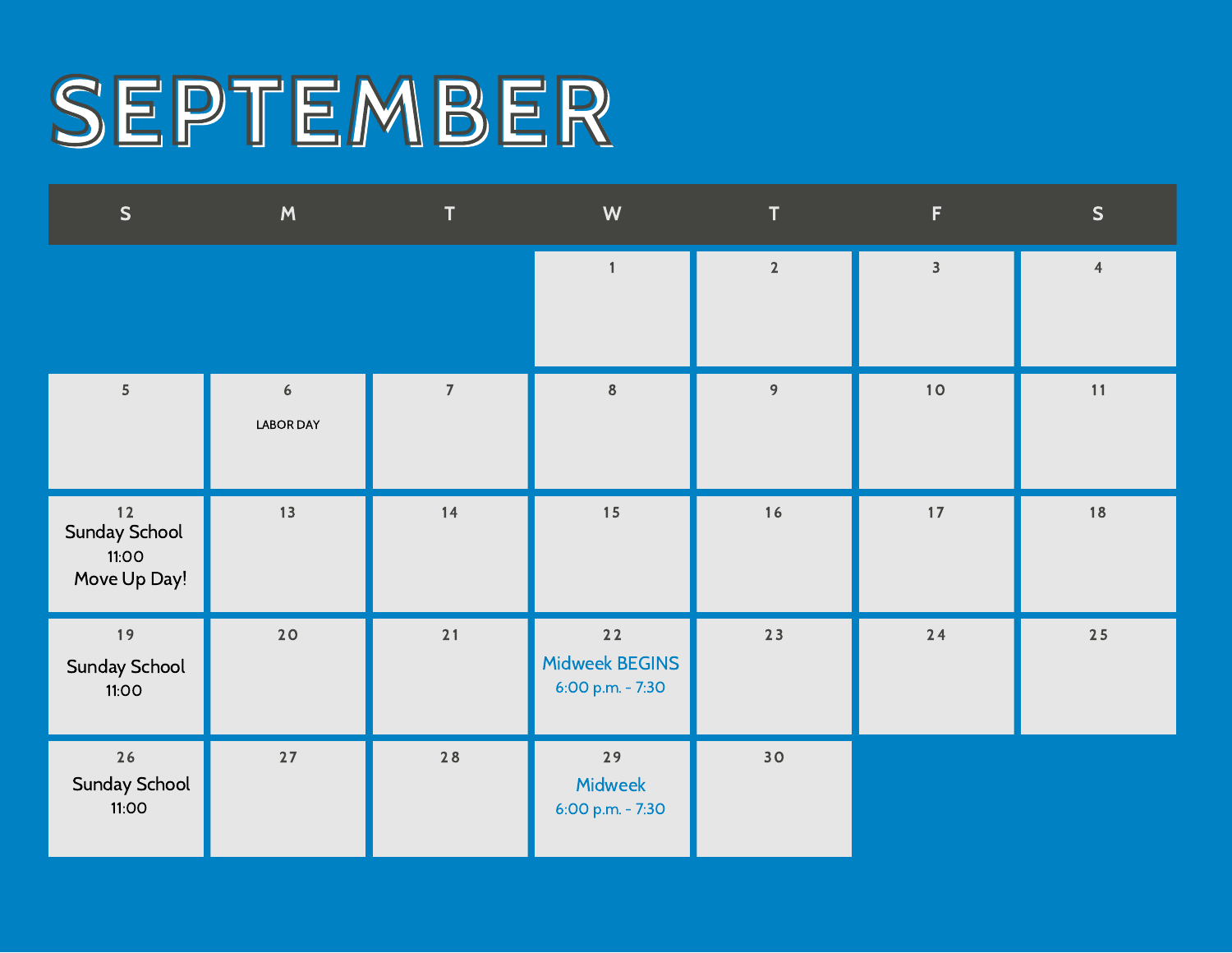#### OCTOBER

| S                                                       | M                                | T          | W                                                     | T              | F                                                    | S              |
|---------------------------------------------------------|----------------------------------|------------|-------------------------------------------------------|----------------|------------------------------------------------------|----------------|
|                                                         |                                  |            |                                                       |                | $\mathbf{1}$                                         | $\overline{2}$ |
| $\overline{\mathbf{3}}$<br>Sunday School<br>11:OO       | $\overline{4}$                   | $\sqrt{5}$ | $\boldsymbol{6}$<br><b>Midweek</b><br>6:00p.m. - 7:30 | $\overline{7}$ | $\bf 8$                                              | 9              |
| 10<br>Sunday School<br>11:00                            | 11<br>INDIGENOUS PEOPLES'<br>DAY | $12$       | 13<br><b>Midweek</b><br>6:00p.m. - 7:30               | 14             | 15                                                   | 16             |
| $17$<br><b>Sunday School</b><br>11:00                   | 18                               | 19         | 20<br><b>Midweek</b><br>6:00p.m. - 7:30               | 21             | $22$                                                 | 23             |
| 24<br>Sunday School<br>11:00                            | $25$                             | 26         | $27$<br>Midweek<br>6:00p.m. - 7:30                    | 28             | 29<br><b>MOVIE &amp; MADNESS</b><br>6:00 p.m. - 8:30 | 30             |
| <b>Sunday School</b><br>11:00<br><b>HALLOWEEN</b><br>31 |                                  |            |                                                       |                |                                                      |                |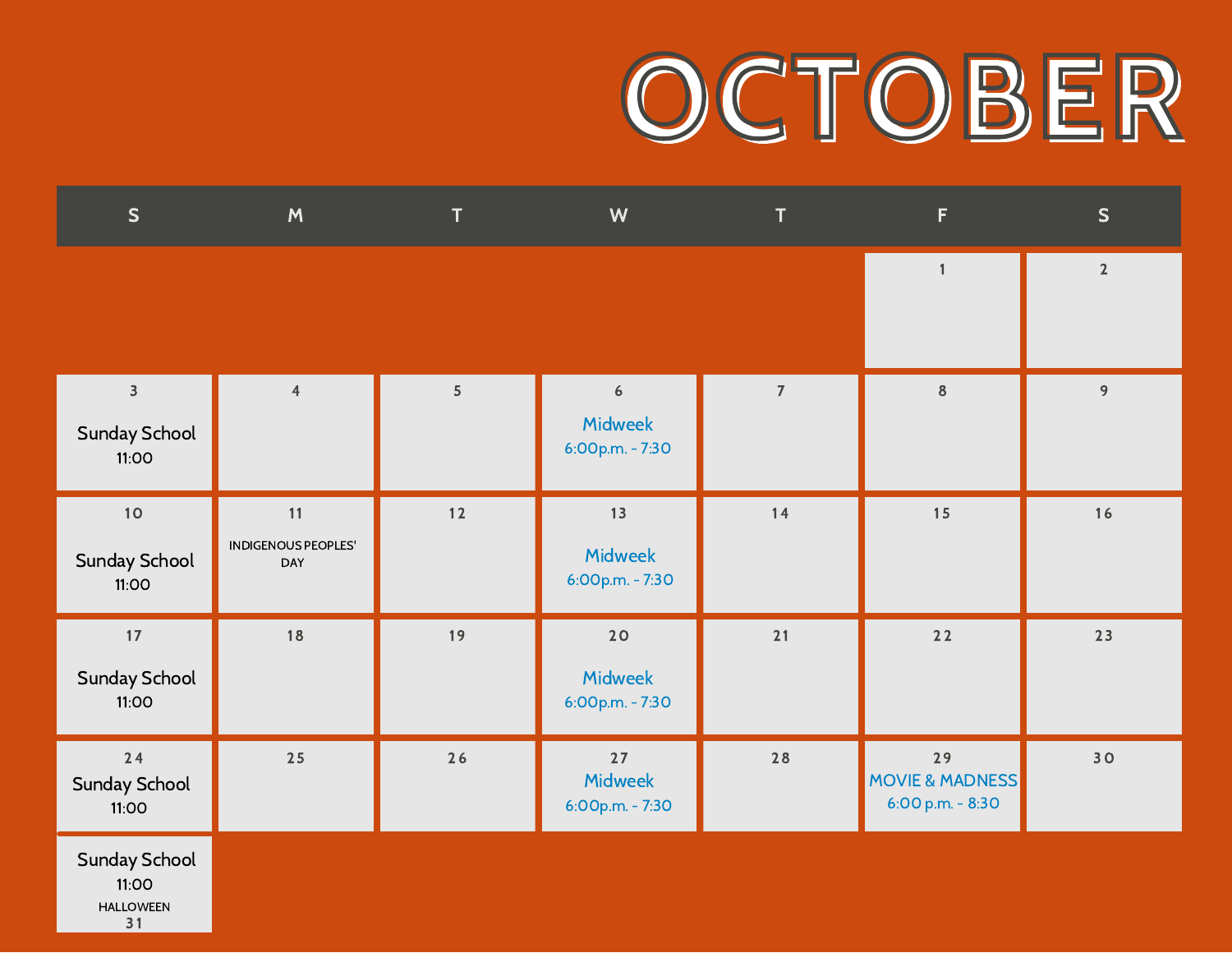### NOVEMBER

| $\mathsf{S}$                                                               | M            | T           | W                                                            | T                          | F.                                              | $\mathsf{S}$                         |
|----------------------------------------------------------------------------|--------------|-------------|--------------------------------------------------------------|----------------------------|-------------------------------------------------|--------------------------------------|
|                                                                            | $\mathbf{1}$ | $\mathbf 2$ | $\overline{\mathbf{3}}$<br><b>Midweek</b><br>6:00p.m. - 7:30 | $\pmb{4}$                  | 5                                               | $\boldsymbol{6}$                     |
| $\overline{7}$<br><b>DAYLIGHT SAVINGS</b><br><b>Sunday School</b><br>11:00 | $\bf 8$      | 9           | $10$<br><b>Midweek</b><br>6:00p.m. - 7:30                    | 11<br><b>VETERANS' DAY</b> | $12$<br><b>Fall Retreat</b><br>Depart 5:30 p.m. | 13<br><b>Fall Retreat</b><br>ALL DAY |
| 14<br><b>Fall Retreat</b><br>Return 12:30 p.m.<br>Sunday School<br>11:00   | 15           | 16          | $17$<br><b>NO Midweek</b>                                    | 18                         | 19                                              | 20                                   |
| $21$<br>Sunday School<br>11:00                                             | $22$         | 23          | 24<br><b>NO Midweek</b>                                      | 25<br>THANKSGIVING         | 26                                              | $27$                                 |
| $28$<br>Sunday School<br>11:00                                             | 29           | 30          |                                                              |                            |                                                 |                                      |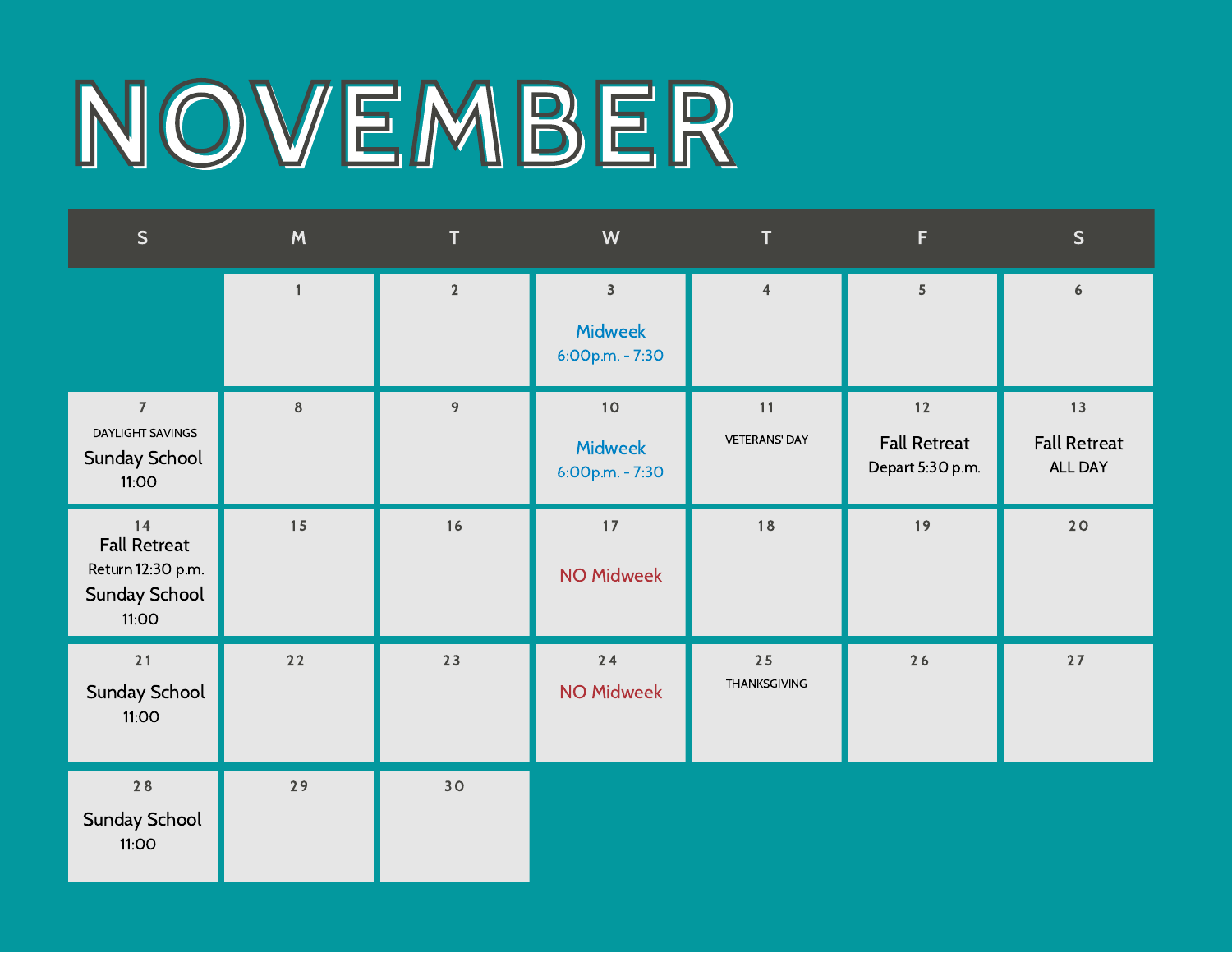#### DECEMBER

| $\mathsf{S}$                             | M                | T              | W                                                           | T              | F                       | $\mathsf{S}$             |
|------------------------------------------|------------------|----------------|-------------------------------------------------------------|----------------|-------------------------|--------------------------|
|                                          |                  |                | $\mathbf{1}$<br>Midweek<br>6:00p.m. - 7:30                  | $\overline{2}$ | $\overline{\mathbf{3}}$ | $\overline{4}$           |
| $\overline{5}$<br>Sunday School<br>11:00 | $\boldsymbol{6}$ | $\overline{7}$ | $\boldsymbol{8}$<br><b>Midweek</b><br>6:00p.m. - 7:30       | 9              | 10                      | 11                       |
| $12$<br>Sunday School<br>11:00           | 13               | 14             | 15<br><b>CHRISTMAS</b><br><b>PARTIES</b><br>6:00p.m. - 7:30 | 16             | 17                      | 18                       |
| 19<br>Sunday School<br>11:00             | 20               | 21             | $22$                                                        | 23             | $24$                    | $25$<br><b>CHRISTMAS</b> |
| $26$<br>NO Sunday School                 | $27$             | $28$           | 29                                                          | 30             | 31<br>NEW YEAR'S EVE    |                          |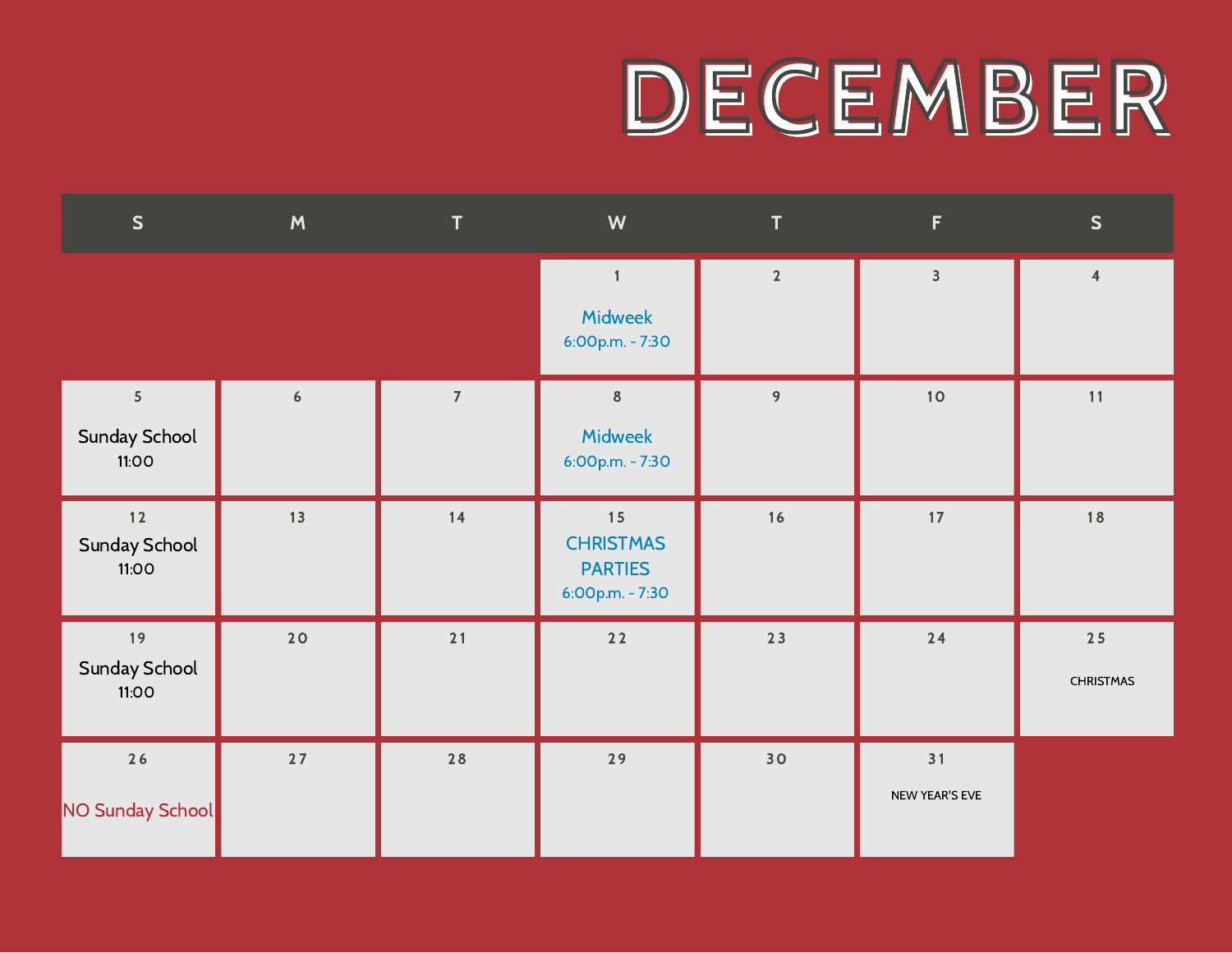## JANUARY

| S                                                                                 | M                       | T              | W                                          | T    | F                                         | $\mathsf{S}$                            |
|-----------------------------------------------------------------------------------|-------------------------|----------------|--------------------------------------------|------|-------------------------------------------|-----------------------------------------|
|                                                                                   |                         |                |                                            |      |                                           | $\mathbf{1}$<br>NEW YEAR'S DAY          |
| $\overline{2}$<br>NO Sunday School                                                | $\overline{\mathbf{3}}$ | $\overline{4}$ | 5 <sup>1</sup>                             | 6    | $\overline{7}$                            | $\bf 8$                                 |
| 9<br><b>Sunday School</b><br>9:30 & 11:00                                         | $10$                    | 11             | $12$<br><b>Midweek</b><br>6:00 p.m. - 7:30 | 13   | 14<br>JR + SR RETREAT<br>Depart 2:00 p.m. | 15<br>JR + SR RETREAT<br><b>ALL DAY</b> |
| 16<br>JR + SR RETREAT<br>Return 2:30 p.m.<br><b>Sunday School</b><br>9:30 & 11:00 | 17<br>MLK JR.<br>DAY    | 18             | 19<br><b>Midweek</b><br>6:00p.m. - 7:30    | 20   | 21                                        | $22$                                    |
| 23<br><b>Sunday School</b><br>9:30 & 11:00                                        | $24$                    | 25             | 26<br><b>Midweek</b><br>6:00p.m. - 7:30    | $27$ | 28                                        | 29                                      |
| 30<br><b>Sunday School</b><br>9:30 & 11:00                                        | 31                      |                |                                            |      |                                           |                                         |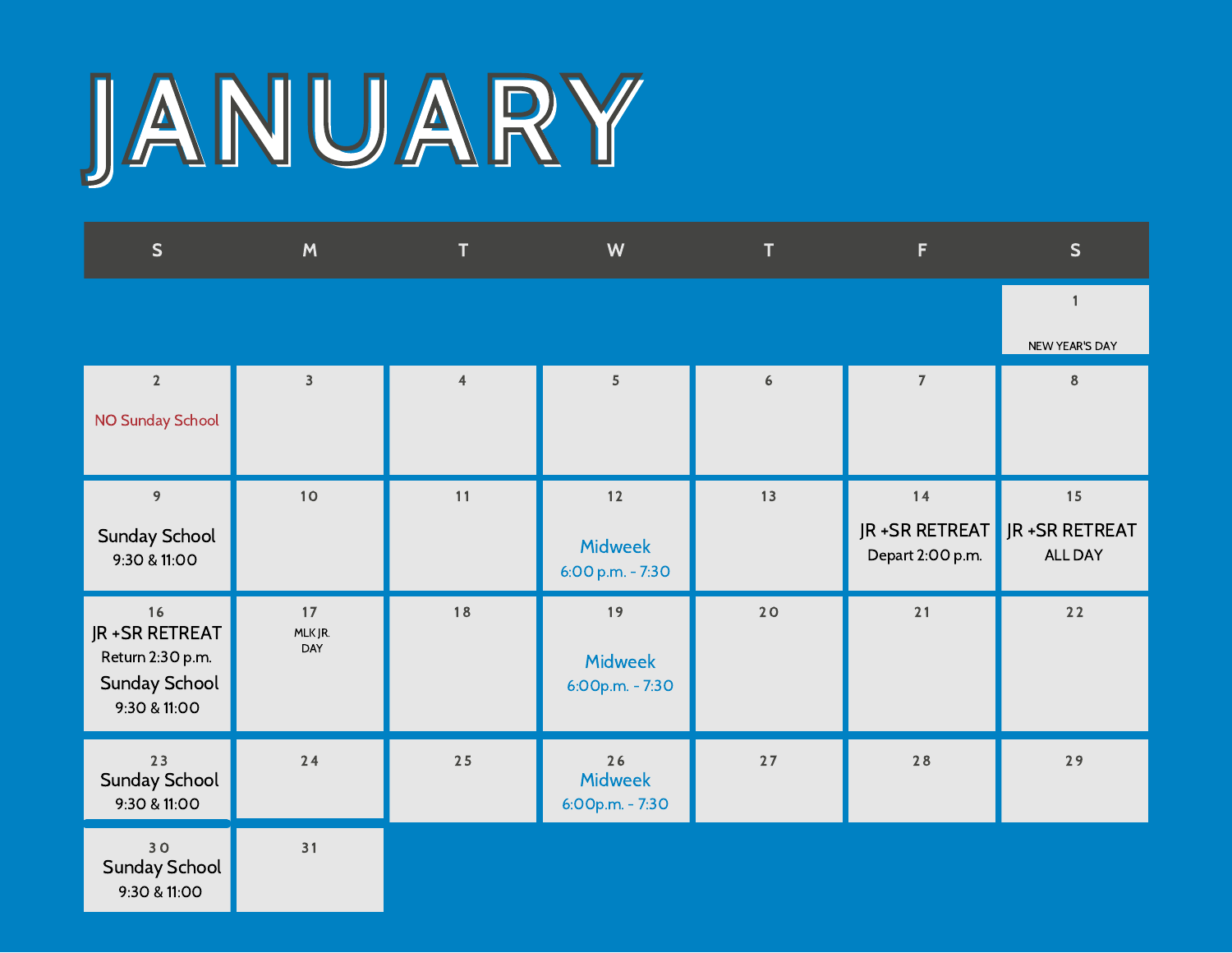### FEBRUARY

| S                                                        | M                              | $\mathbf{T}$            | W                                                                           | T.                      | F              | S    |
|----------------------------------------------------------|--------------------------------|-------------------------|-----------------------------------------------------------------------------|-------------------------|----------------|------|
|                                                          |                                | $\overline{\mathbf{1}}$ | $\overline{2}$<br><b>Midweek</b><br>6:00p.m. - 7:30<br><b>GROUNDHOG DAY</b> | $\overline{\mathbf{3}}$ | $\overline{4}$ | 5    |
| $\boldsymbol{6}$<br><b>Sunday School</b><br>9:30 & 11:00 | $\overline{7}$                 | $\,$ 8 $\,$             | 9<br>Midweek<br>6:00p.m. - 7:30                                             | $10$                    | 11             | $12$ |
| 13<br>Sunday School<br>9:30 & 11:00                      | $14$<br><b>VALENTINE'S DAY</b> | 15                      | 16<br>ASH<br>WEDNESDAY                                                      | 17                      | 18             | 19   |
| $20$<br><b>Sunday School</b><br>9:30 & 11:00             | $21$                           | 22                      | 23<br><b>Midweek</b><br>6:00p.m. - 7:30                                     | $24$                    | $25$           | $26$ |
| $27$<br>Sunday School<br>9:30 & 11:00                    | 28                             |                         |                                                                             |                         |                |      |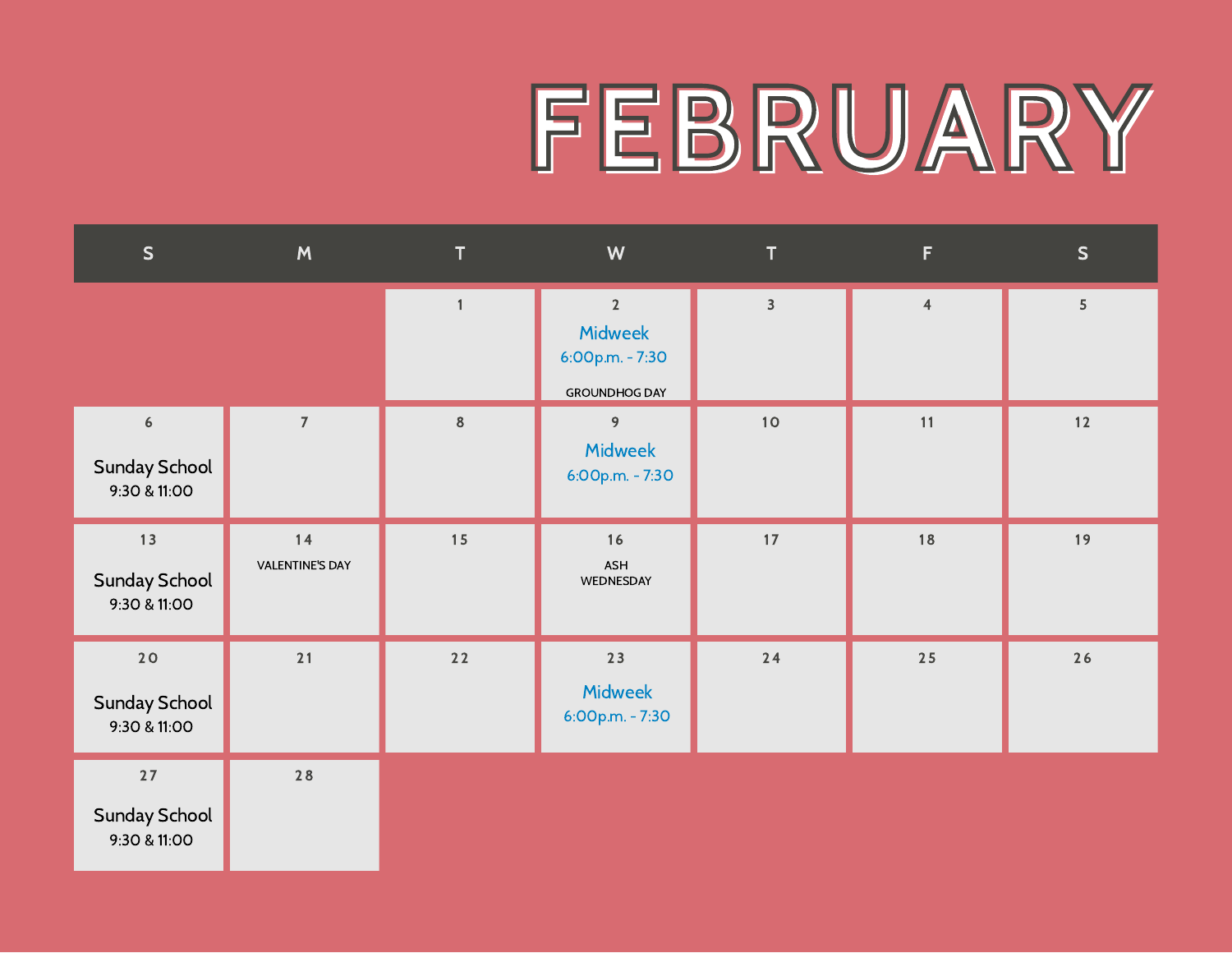## MARCH

| S                                                                      | M              | T            | W                                                 | T                             | F.                             | S                              |
|------------------------------------------------------------------------|----------------|--------------|---------------------------------------------------|-------------------------------|--------------------------------|--------------------------------|
|                                                                        |                | $\mathbf{1}$ | $\mathbf 2$<br><b>Midweek</b><br>6:00 p.m. - 7:30 | $\overline{\mathbf{3}}$       | $\overline{4}$                 | 5                              |
| $\boldsymbol{6}$<br><b>Sunday School</b><br>9:30 & 11:00               | $\overline{7}$ | $\bf 8$      | 9<br><b>Midweek</b><br>6:00 p.m. - 7:30           | 10                            | 11                             | $12$                           |
| 13<br><b>DAYLIGHT SAVINGS</b><br><b>Sunday School</b><br>9:30 & 11:00  | 14             | 15           | 16<br><b>Midweek</b><br>6:00 p.m. - 7:30          | 17<br><b>ST.PATRICK'S DAY</b> | 18<br>D-NOW<br>5 p.m. - 9 p.m. | 19<br>D-NOW<br>10 a.m.- 9 p.m. |
| 20<br>D-NOW<br>9 a.m. -12 p.m.<br><b>Sunday School</b><br>9:30 & 11:00 | 21             | $22$         | 23<br><b>Midweek</b><br>6:00 p.m. - 7:30          | 24                            | 25                             | 26                             |
| $27$<br><b>Sunday School</b><br>9:30 & 11:00                           | 28             | 29           | 30<br><b>Midweek</b><br>6:00 p.m. - 7:30          | 31                            |                                |                                |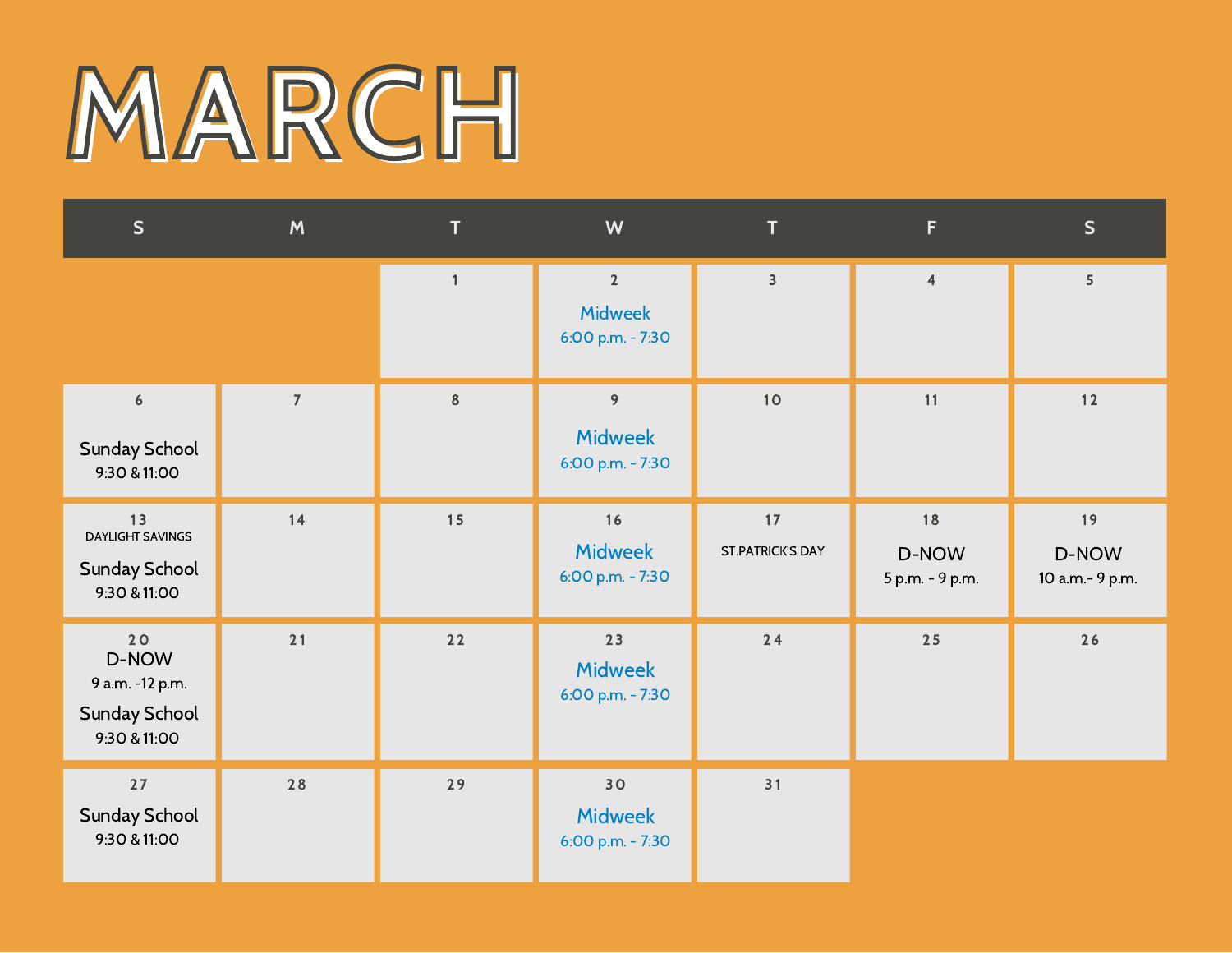

| S                                                               | M              | T              | W                                        | T                     | F                                                         | S              |
|-----------------------------------------------------------------|----------------|----------------|------------------------------------------|-----------------------|-----------------------------------------------------------|----------------|
|                                                                 |                |                |                                          |                       | $\overline{1}$                                            | $\overline{2}$ |
| $\overline{\mathbf{3}}$<br><b>Sunday School</b><br>9:30 & 11:00 | $\overline{4}$ | $\overline{5}$ | $\boldsymbol{6}$<br><b>NO Midweek</b>    | $\overline{7}$        | $\bf 8$                                                   | 9              |
| $10$<br>Sunday School<br>9:30 & 11:00                           | 11             | $12$           | 13<br><b>Midweek</b><br>6:00 p.m. - 7:30 | 14<br>MAUNDY THURSDAY | 15<br><b>GOOD FRIDAY</b>                                  | 16             |
| 17<br><b>EASTER</b><br><b>Sunday School</b><br>9:30 & 11:00     | 18             | 19             | 20<br><b>Midweek</b><br>6:00 p.m. - 7:30 | 21                    | 22<br><b>EARTH DAY</b>                                    | 23             |
| $24$<br><b>Sunday School</b><br>9:30 & 11:00                    | $25$           | 26             | 27<br><b>Midweek</b><br>6:00 p.m. - 7:30 | 28                    | 29<br><b>GOLF</b><br><b>TOURNAMENT</b><br>Tee Time 1 p.m. | 30             |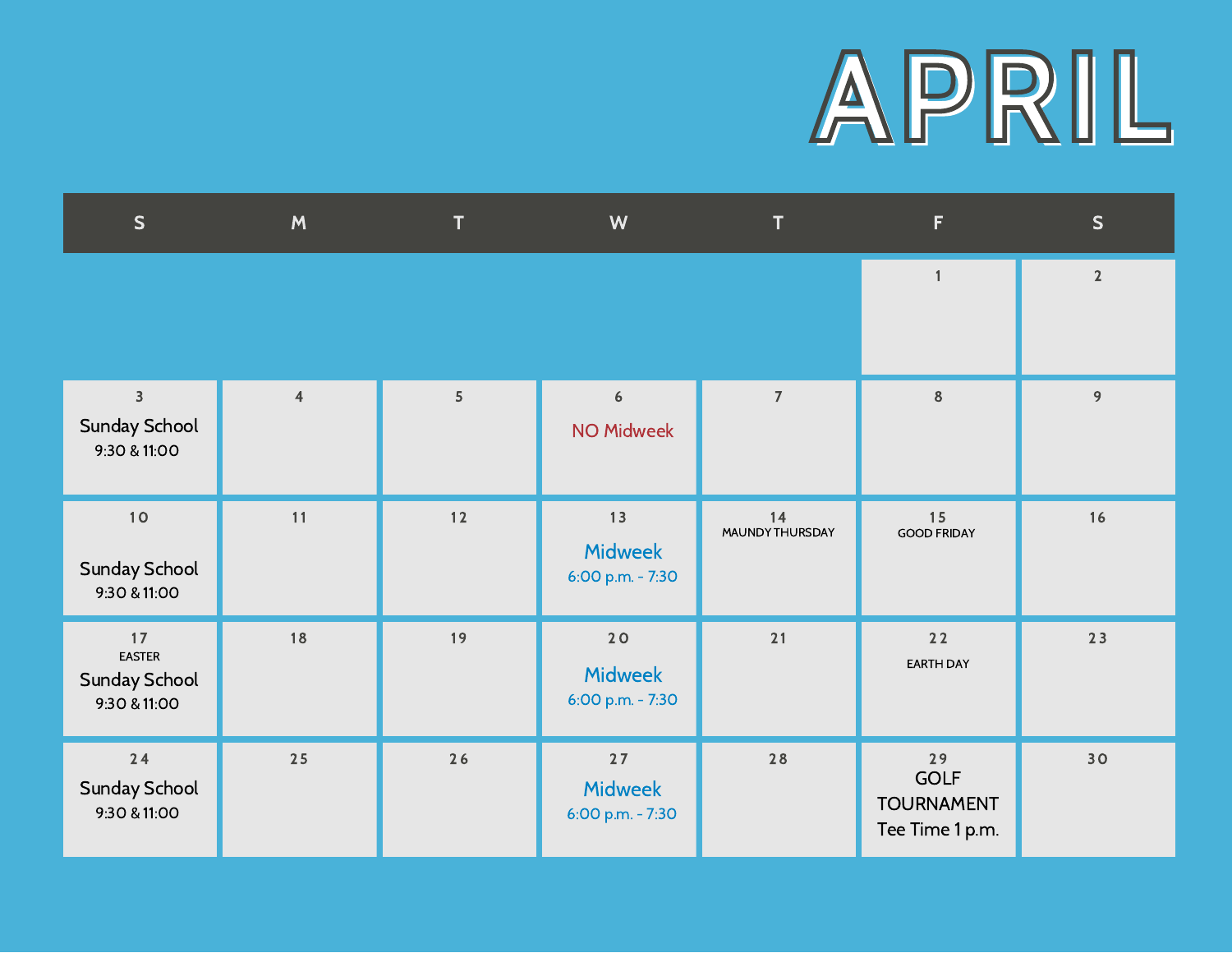

| S                                                                | M                  | T              | W                                                    | T.                                 | F.               | S              |
|------------------------------------------------------------------|--------------------|----------------|------------------------------------------------------|------------------------------------|------------------|----------------|
| $\mathbf{1}$<br><b>Sunday School</b><br>9:30 & 11:00             | $\overline{2}$     | $\overline{3}$ | $\overline{4}$<br><b>Midweek</b><br>6:00 p.m. - 7:30 | $\sqrt{5}$<br><b>CINCO DE MAYO</b> | $\boldsymbol{6}$ | $\overline{7}$ |
| $\,8\,$<br>MOTHER'S DAY<br><b>Sunday School</b><br>9:30 & 11:00  | 9                  | 10             | 11<br><b>Midweek</b><br>6:00 p.m. - 7:30             | $12$                               | 13               | 14             |
| 15<br><b>Sunday School</b><br>9:30 & 11:00                       | 16                 | 17             | 18<br><b>Midweek</b><br>6:00 p.m. - 7:30             | 19                                 | 20               | 21             |
| 22<br><b>Sunday School</b><br>9:30 & 11:00<br><b>GRAD SUNDAY</b> | 23                 | 24             | 25<br><b>Midweek</b><br>6:00 p.m. - 7:30             | 26                                 | $27$             | 28             |
| 29<br><b>Sunday School</b><br>9:30 & 11:00                       | 30<br>MEMORIAL DAY | 31             |                                                      |                                    |                  |                |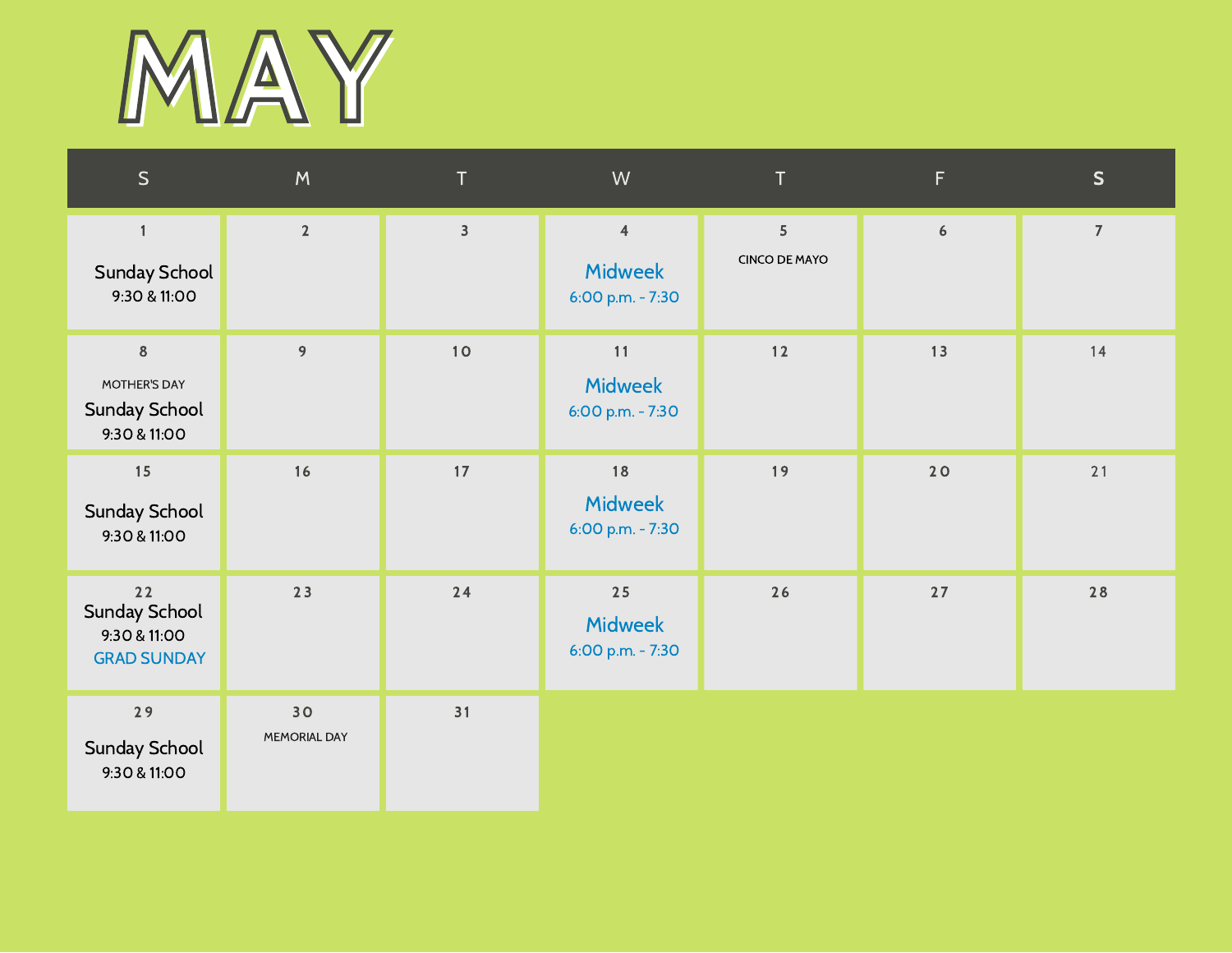# JUNE

| $\mathsf{S}$                                             | M                | $\mathbf T$      | W              | $\mathsf T$                 | $\mathsf F$             | S              |
|----------------------------------------------------------|------------------|------------------|----------------|-----------------------------|-------------------------|----------------|
|                                                          |                  |                  | $\mathbf{1}$   | $\mathbf{2}$                | $\overline{\mathbf{3}}$ | $\overline{4}$ |
|                                                          |                  |                  |                |                             |                         |                |
| 5                                                        | $\boldsymbol{6}$ | $\overline{7}$   | $\bf8$         | 9                           | $10$                    | 11             |
| $12$                                                     | 13               | $14$             | 15             | $16$                        | $17\,$                  | 18             |
| 19<br><b>FATHER'S DAY</b><br><b>JUNETEENTH</b>           | 20               | 21               | $22$           | 23                          | $24$                    | 25             |
| $26$<br>Passport<br>Greensboro College<br>Depart 11 a.m. | 27<br>Passport   | $28$<br>Passport | 29<br>Passport | 30 <sub>o</sub><br>Passport |                         |                |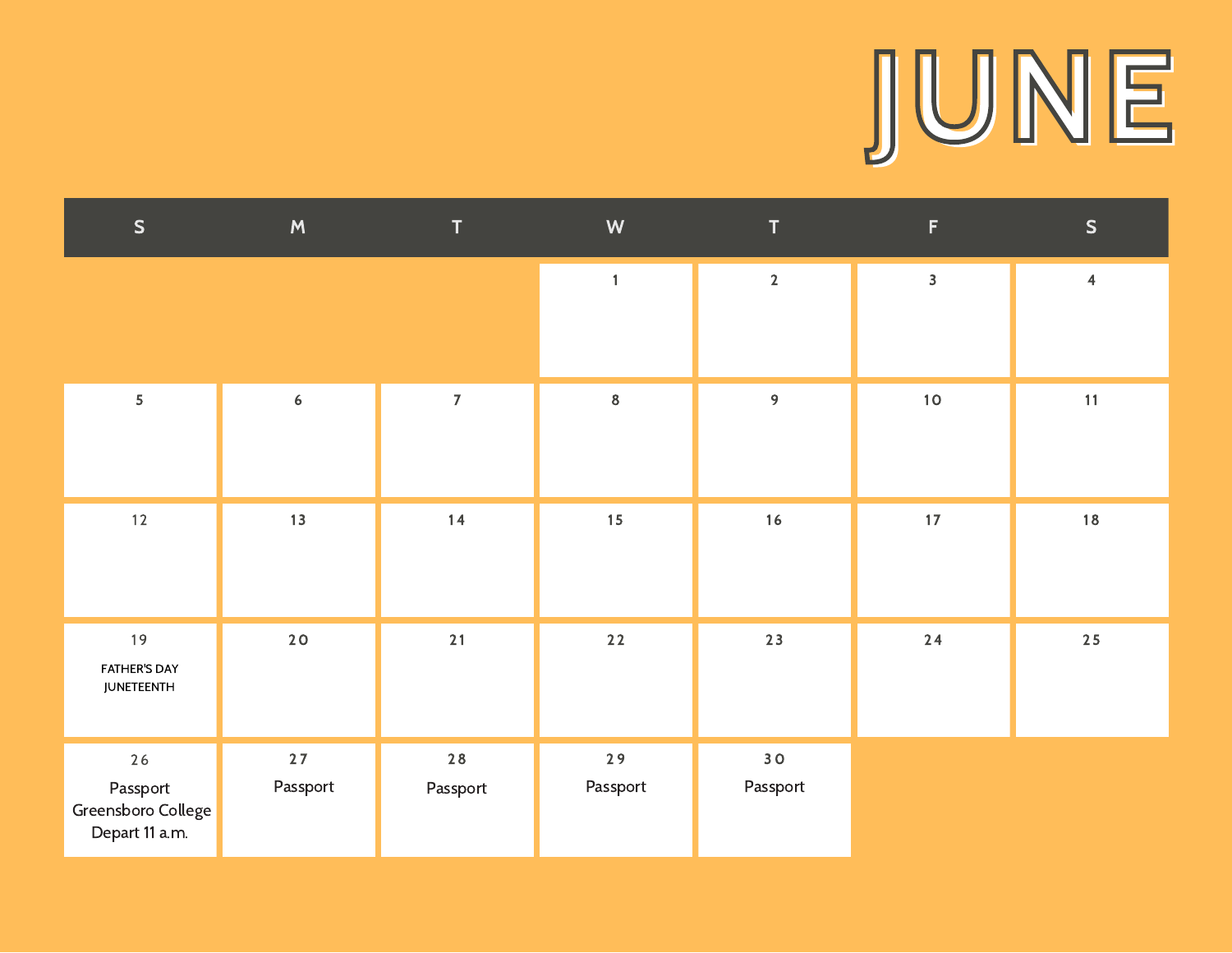

| ╾<br>$\mathsf{S}$       | M                                  | T                                  | W                                  | $\mathsf T$    | $\mathsf F$                                  | S               |
|-------------------------|------------------------------------|------------------------------------|------------------------------------|----------------|----------------------------------------------|-----------------|
|                         |                                    |                                    |                                    |                | $\mathbf{1}$<br>Passport<br>Return 3:30 p.m. | $\overline{2}$  |
| $\overline{\mathbf{3}}$ | $\overline{4}$<br>INDEPENDENCE DAY | 5                                  | $\boldsymbol{6}$                   | $\overline{7}$ | $\bf 8$                                      | 9               |
| 10 <sub>o</sub>         | 11                                 | $12$                               | 13                                 | 14             | 15                                           | 16              |
| 17                      | 18<br><b>VBS</b><br>9 a.m.-12 p.m. | 19<br><b>VBS</b><br>9 a.m.-12 p.m. | 20<br><b>VBS</b><br>9 a.m.-12 p.m. | $21$           | $22$                                         | 23              |
| 24                      | $25\,$                             | $26$                               | $27$                               | $28$           | 29                                           | 30 <sub>o</sub> |

 $31$